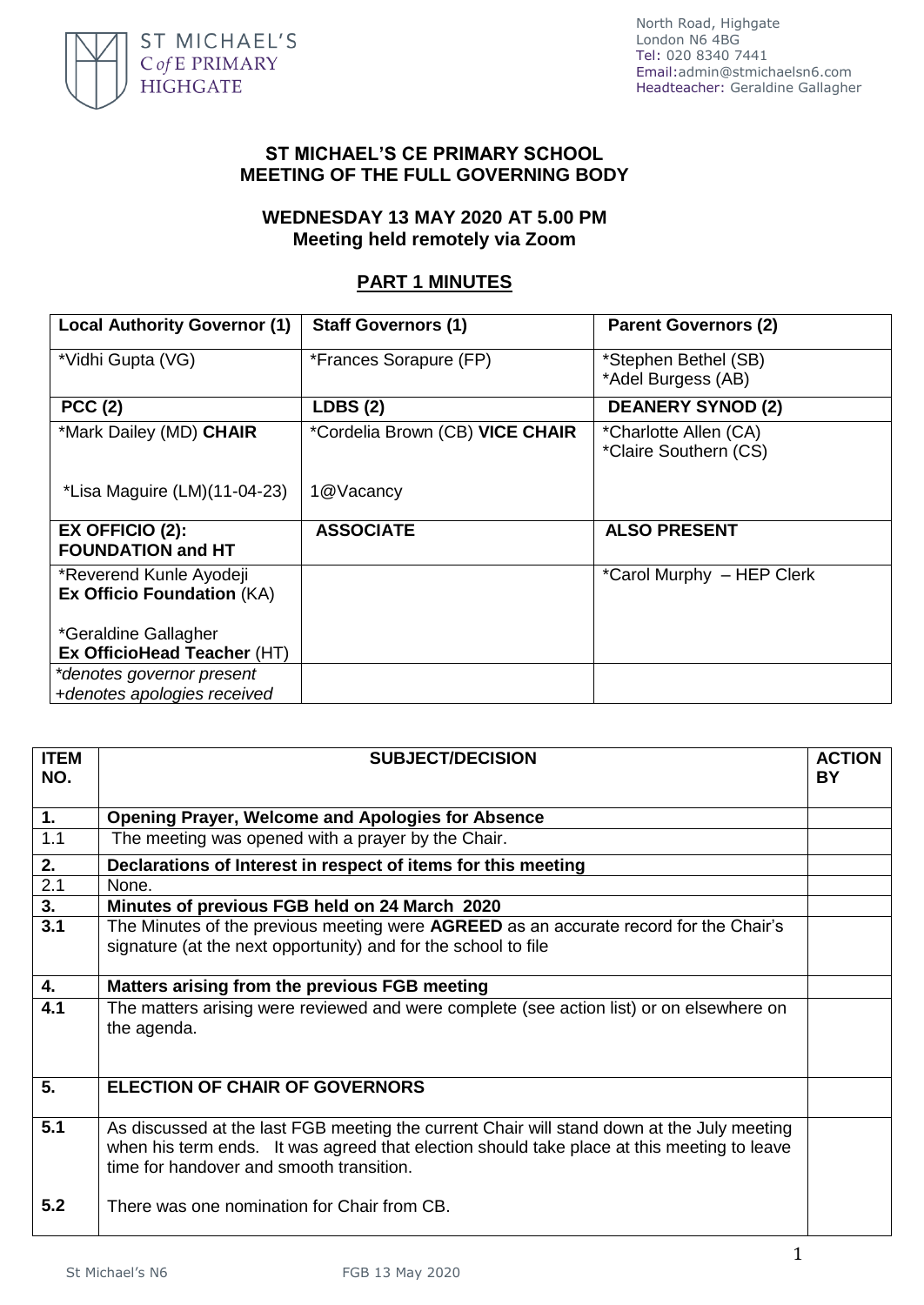

| 5.3 | CB was unanimously elected Chair from 15 July 2020 for a one-year term.                                                                                                                                                                                                                                                                                                                                                                                                                                                                                                                                                                                                                                   |  |
|-----|-----------------------------------------------------------------------------------------------------------------------------------------------------------------------------------------------------------------------------------------------------------------------------------------------------------------------------------------------------------------------------------------------------------------------------------------------------------------------------------------------------------------------------------------------------------------------------------------------------------------------------------------------------------------------------------------------------------|--|
| 6.  | <b>ELECTION OF VICE CHAIRS OF GOVERNORS</b>                                                                                                                                                                                                                                                                                                                                                                                                                                                                                                                                                                                                                                                               |  |
| 6.1 | At the previous meeting it had been suggested that the three committee chairs could share<br>the Vice Chair responsibility. A further nomination from SB was received.                                                                                                                                                                                                                                                                                                                                                                                                                                                                                                                                    |  |
| 6.2 | Following discussion SB's nomination was proposed and he was unanimously elected Vice<br>Chair from 15 July 2020 for a period of one year.                                                                                                                                                                                                                                                                                                                                                                                                                                                                                                                                                                |  |
| 6.3 | The Committee Chair structure was agreed as follows:                                                                                                                                                                                                                                                                                                                                                                                                                                                                                                                                                                                                                                                      |  |
|     | Children's Committee - CA<br>Finance & Premises - AB<br>Strategic Committee - CS                                                                                                                                                                                                                                                                                                                                                                                                                                                                                                                                                                                                                          |  |
| 6.4 | CB and SB were congratulated on their appointments.                                                                                                                                                                                                                                                                                                                                                                                                                                                                                                                                                                                                                                                       |  |
| 7.  | <b>FINANCE AND PREMISES COMMITTEE REPORT</b>                                                                                                                                                                                                                                                                                                                                                                                                                                                                                                                                                                                                                                                              |  |
| 7.1 | <b>Budget</b><br>AB gave a brief summary of the budget position as discussed in detail at the F&P<br>committee. The minutes were circulated prior to the meeting.<br>The in-year budget is projecting an in-year deficit of about £70K<br>$\bullet$<br>There is likely to be an additional loss of income from Covid 19<br>$\bullet$<br>The SBM was asked to review any additional cost saving measures in year to<br>$\bullet$<br>improve the forecast situation. It was confirmed other options were reviewed but<br>would potentially impact upon standards<br>Therefore the budget presented to the F&P committee is being presented for FGB<br>$\bullet$<br>approval with a formal review in Autumn. |  |
| 7.2 | The budget for 20-21 was APPROVED by governors                                                                                                                                                                                                                                                                                                                                                                                                                                                                                                                                                                                                                                                            |  |
| 7.3 | The drainage report was circulated. This work was completed by an LDBS appointed<br>surveyor. The report outlines three options. The work needs to be completed within two<br>years.                                                                                                                                                                                                                                                                                                                                                                                                                                                                                                                      |  |
|     | £35K funding towards the project is being received from Highgate school and it will cost an<br>additional £40K (approx) which the school will need to fund from Governors fund.                                                                                                                                                                                                                                                                                                                                                                                                                                                                                                                           |  |
|     | Question<br>Is there an opportunity to get any additional money from Highgate? No<br>Can we delay the work until the school is clearer about finances?<br>To claim the<br>money from Highgate the work needs to be completed by August 21.                                                                                                                                                                                                                                                                                                                                                                                                                                                                |  |
|     | It was <b>agreed</b> that the work should go ahead as soon as it is feasible for it to do so.                                                                                                                                                                                                                                                                                                                                                                                                                                                                                                                                                                                                             |  |
| 8.  | <b>STRATEGY COMMITTEE REPORT</b>                                                                                                                                                                                                                                                                                                                                                                                                                                                                                                                                                                                                                                                                          |  |
| 8.1 | MD reported back that the last meeting was mainly focused on Covid as this was the<br>priority issue.<br>Issues noted were                                                                                                                                                                                                                                                                                                                                                                                                                                                                                                                                                                                |  |
|     | Digital strategy working group $-$ to be organised outside the meeting MD<br>٠                                                                                                                                                                                                                                                                                                                                                                                                                                                                                                                                                                                                                            |  |
| 9.  | <b>COVID 19 IMPACT UPDATE</b>                                                                                                                                                                                                                                                                                                                                                                                                                                                                                                                                                                                                                                                                             |  |
| 9.1 | The HT advised that the situation is currently very fluid and there are many changes.                                                                                                                                                                                                                                                                                                                                                                                                                                                                                                                                                                                                                     |  |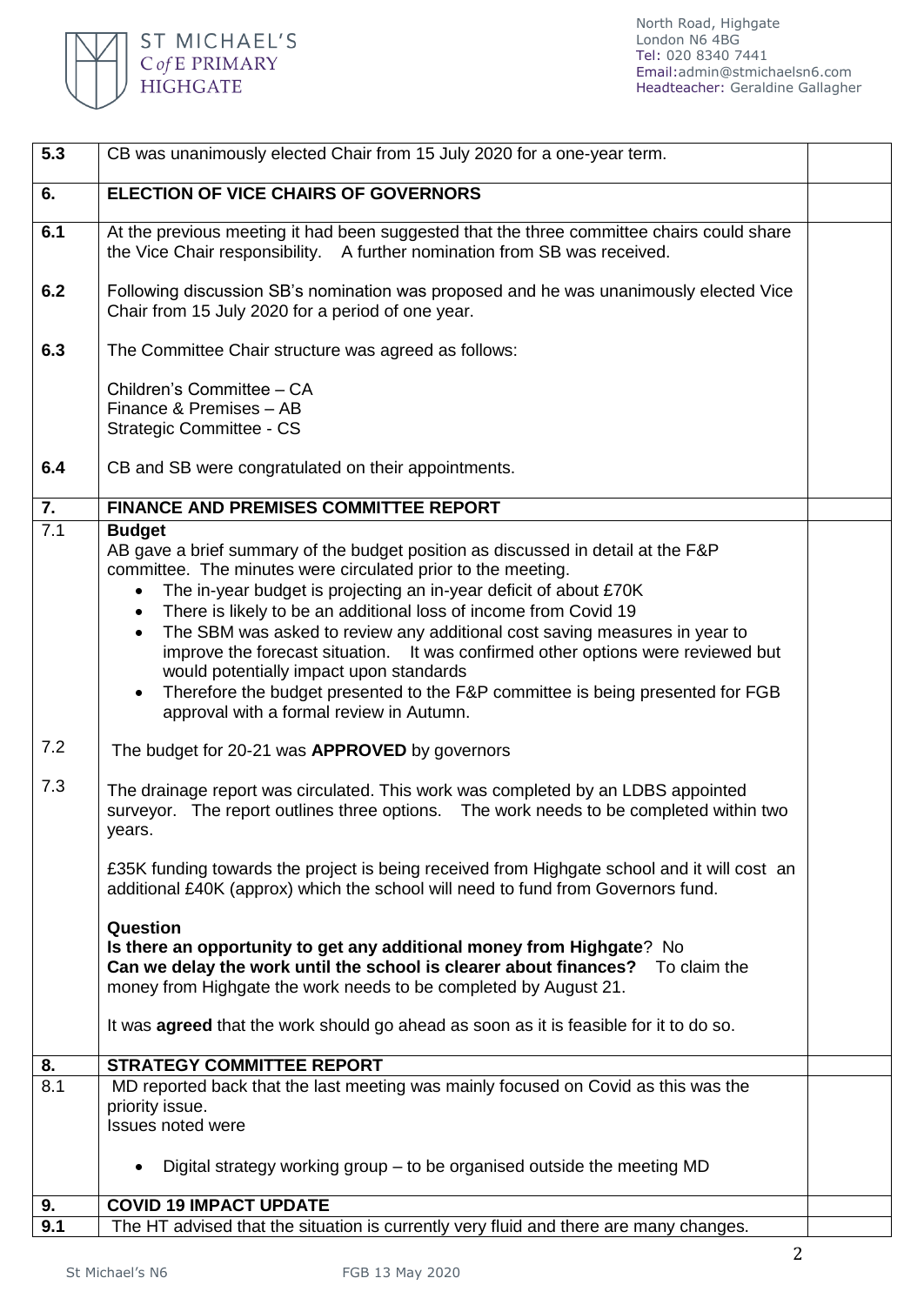

|       | Plans are being developed and amended based upon the updated guidance and local<br>authority advice.                                                                                                                                                                                                                                                        |
|-------|-------------------------------------------------------------------------------------------------------------------------------------------------------------------------------------------------------------------------------------------------------------------------------------------------------------------------------------------------------------|
| 9.2   | The Governors were reminded that the school has been open throughout for Key Worker<br>and vulnerable children. Although there have been 54 children eligible for the provision<br>there have been approximately 11-16 attending daily. Booking is weekly and varies<br>according to need.                                                                  |
| 9.3   | Support staff are leading the provision and teachers are working from home supporting<br>online teaching.                                                                                                                                                                                                                                                   |
| 9.4   | Google classroom is now more developed and used by majority of children.                                                                                                                                                                                                                                                                                    |
| 9.5   | There are enhanced provisions for vulnerable children. Staff are reporting daily with any<br>concerns and a follow up.                                                                                                                                                                                                                                      |
| 9.6   | With wider opening planned for June the school will close for half term both to give an<br>opportunity to continue to plan but also to give staff some time off.                                                                                                                                                                                            |
|       | <b>Online learning update</b><br>Google classroom has continued to be developed. Initially lots of technical challenges.<br>Primary schools have not been set up for this provision, so this has been a steep learning<br>curve for all. The provision will continue to be developed.                                                                       |
| 9.7   | Feedback has been largely very positive from parents.                                                                                                                                                                                                                                                                                                       |
| 9.7.1 | <b>Staffing Update</b><br>Two members of staff on long term sickness absences (non-Covid)<br>Some staff are clinically vulnerable or living with some who is. Medical evidence to<br>support home working is currently being requested and individual risk assessments will be<br>completed.                                                                |
| 9.7.2 | <b>Site Staff</b><br>It is not possible for the Site staff to work from home. There was a discussion about<br>whether or not they could be asked to use annual leave to cover some of the time at home.<br>It was agreed that this could be considered for some of the time at home but not all of it. All<br>AYR staff have been asked to take some leave. |
| 9.7.3 | An area of concern for wider opening and more staff returning to work is the number of staff<br>who travel to the school by public transport. It was agreed that car parking would be<br>available, but many staff do not have cars.                                                                                                                        |
|       | KA left the meeting at 8pm                                                                                                                                                                                                                                                                                                                                  |
| 9.8   | <b>Reopening</b><br>The HT confirmed that the school is working with the LA to ensure consistency with other<br>schools. The LA are developing a risk assessment template for schools to use.                                                                                                                                                               |
|       | It was agreed that plans and risk assessments would be sent to Governors when available.                                                                                                                                                                                                                                                                    |
|       | The following issues were discussed:<br>Groups sizes would be maximum of 15. Space and staff availability may be issues<br>Staggered start and finish times<br>Signage and one-way systems in operation<br>Unions are not supportive of reopening plans                                                                                                     |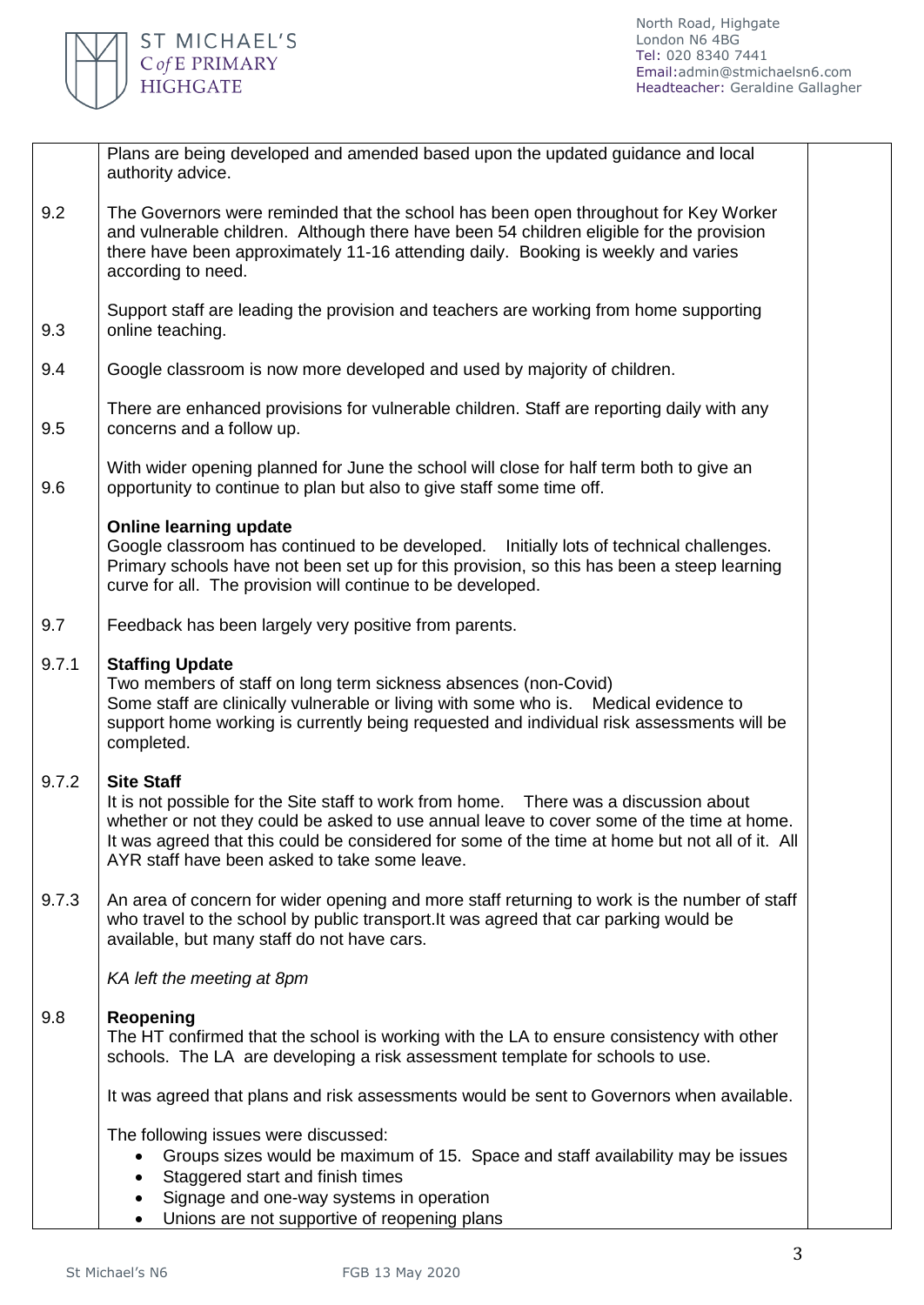

|      | • Likely to bring children back from 8 June rather than 1 June to ensure there is<br>sufficient time to put everything in place<br>Children will need to be prepared for return and that school will be very different.<br>Videos to reacquaint and inform will be produced prior to return.<br>A survey will be conducted with Yr 6, 1 and Reception to gauge interest in returning<br>$\bullet$<br>in June<br>The Chair thanked the HT and her team for all their hard work and excellent |  |
|------|---------------------------------------------------------------------------------------------------------------------------------------------------------------------------------------------------------------------------------------------------------------------------------------------------------------------------------------------------------------------------------------------------------------------------------------------------------------------------------------------|--|
|      | communications during this crisis.                                                                                                                                                                                                                                                                                                                                                                                                                                                          |  |
| 10.  | <b>HEADTEACHER REPORT</b>                                                                                                                                                                                                                                                                                                                                                                                                                                                                   |  |
| 10.1 | <b>Pupil</b><br>It was confirmed that Reception and Nursery for September 2020 are full and vacancies<br>across the school are as follows:<br>Year $2 - 2$<br>Year $4-9$<br>Year $6 - 7$                                                                                                                                                                                                                                                                                                    |  |
|      | There would normally be a recruitment drive but at this point little is possible.<br>Consideration will be given to advertising in the local paper as well as at the church and<br>with a banner outside the school.                                                                                                                                                                                                                                                                        |  |
|      | Question<br>What will happen to admission criteria for church attendance as the churches have<br><b>been closed?</b> Awaiting guidance from LDBS                                                                                                                                                                                                                                                                                                                                            |  |
| 10.2 | <b>Transition and Welcome Meetings</b><br>Transition meetings for Year 6 and welcome meetings for Nursery and Reception are<br>currently being planned.                                                                                                                                                                                                                                                                                                                                     |  |
| 10.3 | <b>Uniform</b><br>Transition to new uniform should have been completed by September 20. Due Covid this<br>may be delayed.                                                                                                                                                                                                                                                                                                                                                                   |  |
| 10.4 | <b>Condition Survey - LDBS</b><br>Replacement fire doors have been assessed as the priority.                                                                                                                                                                                                                                                                                                                                                                                                |  |
| 10.5 | IT in the library<br>IT provider came to look at what is possible. It was agreed that a WIFI survey would be<br>carried out ASAP and then three quotes obtained to upgrade the network.                                                                                                                                                                                                                                                                                                     |  |
|      | It was agreed that the PC's would be removed and new PCs for intervention spaces.<br>Chrome books are an affordable option.                                                                                                                                                                                                                                                                                                                                                                 |  |
| 10.6 | The Chair thanked the HT for her report.                                                                                                                                                                                                                                                                                                                                                                                                                                                    |  |
| 11.  | <b>CHAIR'S REPORT</b>                                                                                                                                                                                                                                                                                                                                                                                                                                                                       |  |
| 11.1 | The Governor Code of Conduct will be shared outside the meeting. This should be signed<br>annually at the start of the school year.<br>It was agreed that this would be reviewed at Governor Day in September and adapted and<br>personalised for the school.                                                                                                                                                                                                                               |  |
| 12.  | Any other business                                                                                                                                                                                                                                                                                                                                                                                                                                                                          |  |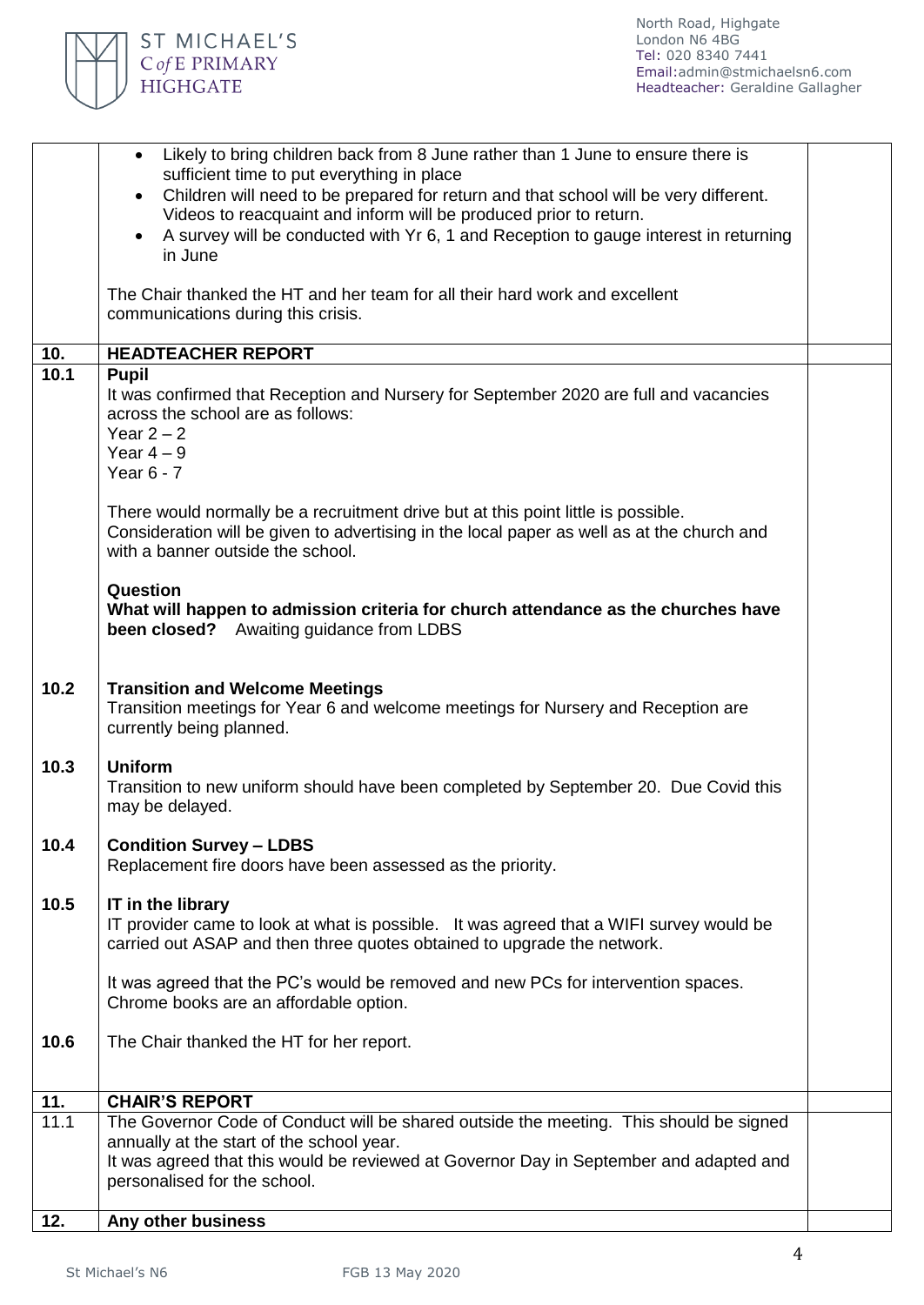

| 12.1 | The Chair thanked everyone for their attendance, wished the Governors and their families<br>good health in these difficult times and asked that they all keep in touch. |  |
|------|-------------------------------------------------------------------------------------------------------------------------------------------------------------------------|--|
| 13.  | Dates/time of next meeting                                                                                                                                              |  |
|      |                                                                                                                                                                         |  |
| 13.1 | The next FGB Meeting is on Wednesday 15 July at 7pm, however it may be necessary to                                                                                     |  |
|      | have an additional meeting to discuss the wider return. The HT will confirm in the coming                                                                               |  |
|      | weeks.                                                                                                                                                                  |  |
|      |                                                                                                                                                                         |  |
| 13.2 | The next Strategy Committee will be on 8 July following the Children's Committee.                                                                                       |  |
|      |                                                                                                                                                                         |  |

There being no further Part 1 business, the meeting closed at 20:35

Signed (Chair)…… Date ……………………………………..

Meeting closed at 8:40pm

There were no Part 2 matters for discussion

# **List of agreed Actions**

#### **24 March 2020**

| Item No. | <b>Agreed Action</b>                                                               | By whom   |
|----------|------------------------------------------------------------------------------------|-----------|
| 5.1      | A meeting of the Strategy committee was scheduled for 22 April.                    | MD        |
| 5.1      | Art therapy classes successful but costly; a cost benefit analysis to be made      | NP        |
| 7.3      | Leading on support to vulnerable pupils through scheduled home visits              | <b>FS</b> |
| 7.3      | Over Easter a playgroup was being planned for vulnerable and keyworker pupils      | GG        |
| 7.4      | On 25 March parents to receive a letter from school updating them on recent        | GG        |
|          | developments in managing the impact of Covid 19                                    |           |
| 7.7      | The events would require a review of the Emergency Plan and further risk           | GG        |
|          | assessments.                                                                       |           |
| 8.1      | Cordelia Brown put her name forward for the role of Chair effective from July      | CB        |
|          | 2020 for a four-year term of office. This is to be decided at the May FGB          |           |
| 8.2      | Adel Burgess offered to retain her role as Vice Chair and Chair of the Finance     | AB        |
|          | and Resources Committee                                                            |           |
| 8.2      | Charlotte Allen offered to stand for the role of Chair of the Children's Committee | CA        |
|          | and as the other Vice Chair                                                        |           |
| 8.3      | Claire Southern offered to Chair the Strategy Committee; this would also entitle   | <b>CS</b> |
|          | her to the role of Vice Chair                                                      |           |
| 8.3      | Governors agreed to the proposed revised governance structure of Chair and         | All       |